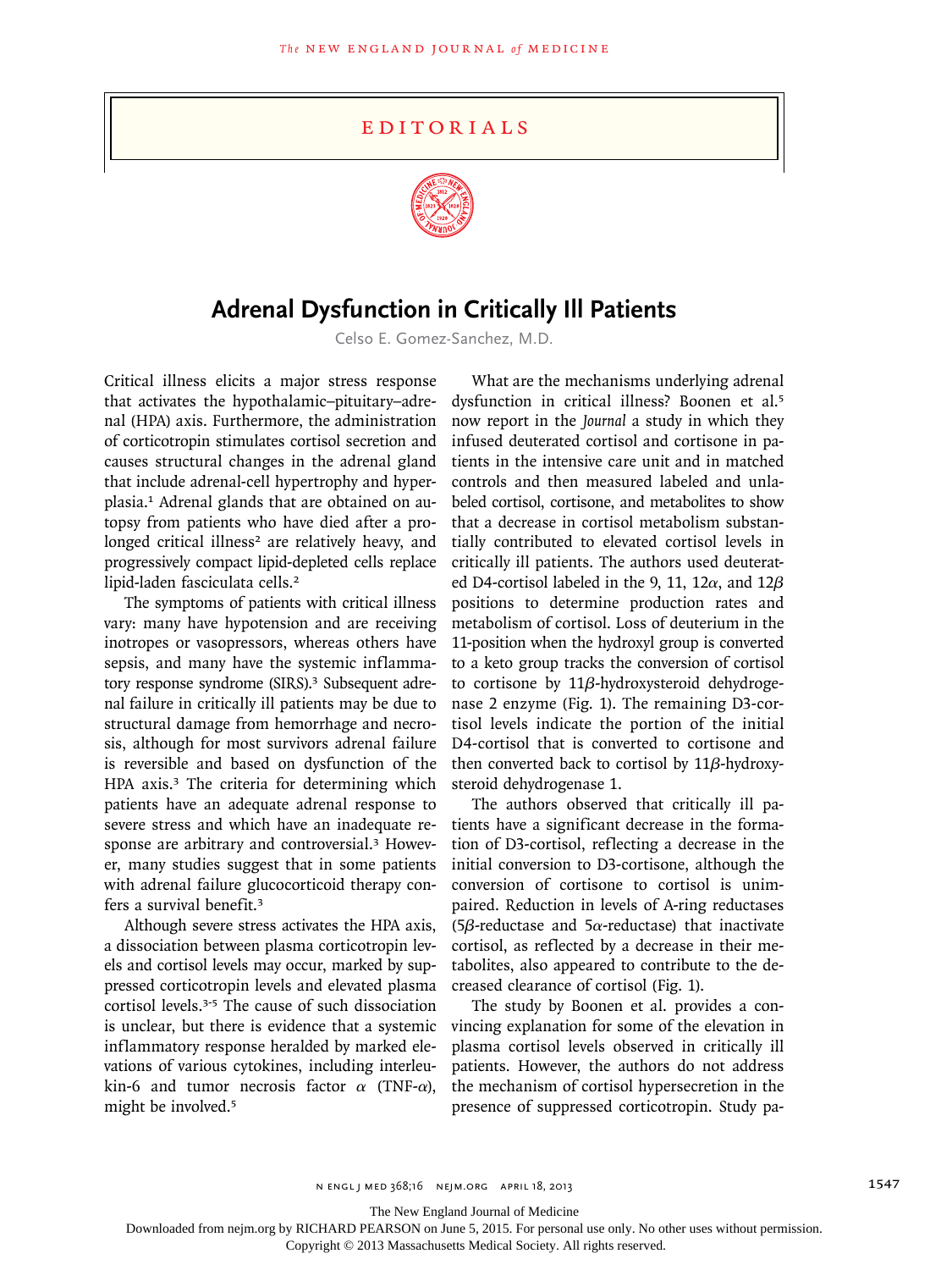

tients with SIRS had increased adrenal cortisol production; those without SIRS had normal production.5 Critically ill patients have a marked reduction in levels of cortisol-binding protein with proportional increases in free cortisol, which can diffuse into tissues. Levels of interstitial cortisol obtained by microdialysis in patients with sepsis correlated only moderately with total plasma cortisol levels, suggesting that plasma cortisol may not reflect tissue availability.<sup>6</sup>

Inflammatory cytokines induce the dominant negative  $β$  isoform of the glucocorticoid receptor, which decreases the action of glucocorticoid receptors.7 However, low-to-moderate doses of cortisol that were recommended by a consensus group are 2 to 10 times as high as the levels of cortisol produced in patients who are critically ill or in those with Cushing's syndrome.3,5,8

Systemic inflammatory responses to severe illness may be relevant here and include marked elevations of various cytokines, including interleukin-6 and TNF- $\alpha$ , associated with corticotropin suppression and stimulation of cortisol secretion in experimental models.<sup>5</sup> The development of adrenal insufficiency in some critically ill patients is unexplained. However, there is evidence that endothelial dysfunction in the highly vascularized adrenal gland may be involved in the inflammation-related reversible adrenal insufficiency of SIRS. For example, Del-1 (an endothelial homeostatic factor encoded by the developmental endothelial locus-1 gene) is expressed in adrenal glands in both mice and humans.<sup>9</sup> Endotoxin decreases Del-1 expression in mice, along with a significant decrease in levels of corticosterone and corticotropin, an effect that is exaggerated in Del-1 knockout animals.<sup>9</sup>

In summary, multiple changes in cortisol homeostasis occur in critically ill patients, including adrenal stimulation by cytokines, the suppression of corticotropin, a substantial decrease in cortisol breakdown, and probably adrenal endothelial dysfunction. These alterations contribute to functional adrenal failure, and the study by Boonen et al. clarifies several aspects of these changes.

Disclosure forms provided by the author are available with the full text of this article at NEJM.org.

From the Endocrine Section, G.V. (Sonny) Montgomery VA Medical Center and University of Mississippi Medical Center, Jackson.

The New England Journal of Medicine

Downloaded from nejm.org by RICHARD PEARSON on June 5, 2015. For personal use only. No other uses without permission.

Copyright © 2013 Massachusetts Medical Society. All rights reserved.